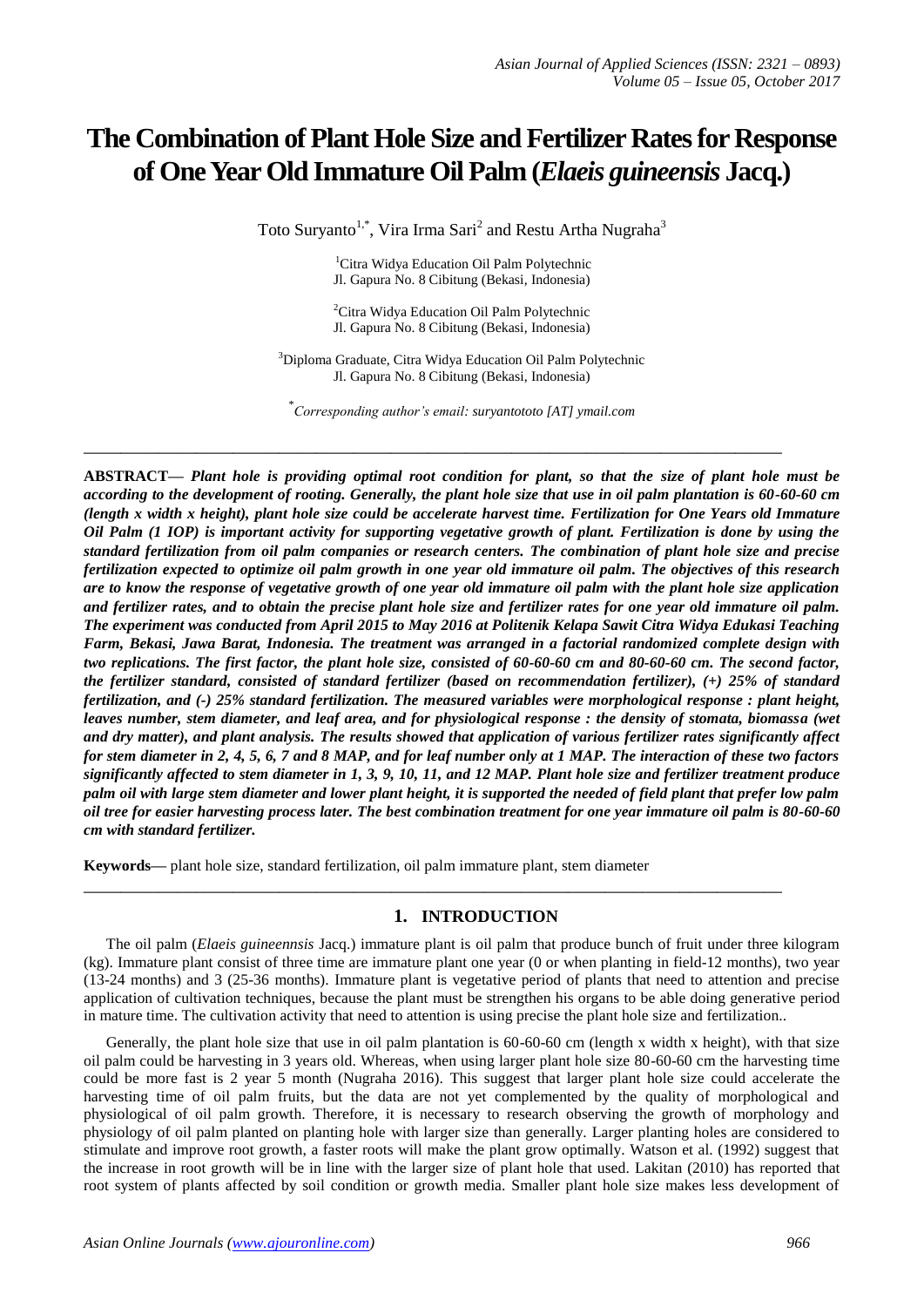roots, it because soil physics condition is too hard, so that the fiber root of oil palm would be more difficult to developing than larger plant hole size. Planting oil palm with the larger plant hole size could improve oil palm production in adult age (Alqamari 2012).

The obtain of fertilization in oil palm immature plant one year is to improve soil fertility through the addition of nutrients, both macro and micro useful for the growth and development of oil palm. Some research showed that response of plant to fertilization could be increasing the plant growth and productivity (Sutarta et al. 2005). Oil Palm needs high nutrients, considering that 1 ton fresh fruit bunch (FFB) equivalent with 6.3 kg Urea, 2.1 kg TSP, 7.3 kg MOP, dan 4.9 kg Kiserit. Oil palm fertilization rates is generally given in accordance with the results of nutrient content analysis on leaf 9 and 17. Therefore, recommendation dosage is used by oil palm company generally different. The role of important planting and fertilization holes makes it necessary to doing research to know the effects of these two factors on the morphology and physiology of oil palm. This research was used to know the effective growth of oil palm plantations in one year old immature oil palm period, so find the accuracy of planting hole size and appropriate rates of fertilization in oil palm one year old immature oil palm.

The objectives of this work were to initiate the research on the correlations, between the planting hole size at young stage, and good fertilization level as well as the productivity in adult age.

## **2. MATERIALS AND METHODS**

#### *2.1 Experimental Site and Materials*

The experiment was conducted from April 2015 to Mei 2016 at Politenik Kelapa Sawit Citra Widya Edukasi Teaching Farm, Bekasi, Jawa Barat, Indonesia. Plant tissue analysis was performed at the laboratory of Agronomy and Horticulture, Faculty of Agriculture, IPB Bogor. The materials used were one year old immature oil palm Tenera Sue Supreme Mekar Sari variety, single fertilizer of Urea, TSP, MOP, Kieserite, HGFB. The research tools used were scales (Electronic Kitchen Scale tipe sf-400), oven, stationery and camera.

## *2.2 Experimental Design and Treatment*

A factorial combination 2 x 3 in a Randomised Complete Block Design (RCBD) with 2 replications, in 2 blocks was used. Two factors were tested. First, represented by the plant hole size consist of 2 levels : (i) 60-60-60 cm and (ii) 80- 60-60 cm. Second, corresponding to fertilization level, was constituted of 3 levels : (i) standard fertilizer (based on recommendation fertilizer, TSP: 800 g, Urea: 800 g, MOP: 350 g, Kieserite: 250 g dan HGFB: 50 g/plant), (ii) (+) 25% of standard fertilization (TSP: 1000 g, Urea: 1000 g, MOP: 437,5 g, Kieserite: 312,5 g dan HGFB: 62,5 g/plant), and (iii) (-) 25% standard fertilization (TSP: 600 g, Urea: 600 g, MOP: 262,5 g, Kieserite: 187,5 g dan HGFB: 37,5 g/plant). Two plant samples were used. Treatment was composed of one level of the plant hole size and of one level of the fertilization, repeated twice in 2 blocks. In all, 24 treatments were used to conduct the experimentation

#### *2.3 Experimental Procedures*

The holes digging was done at the beginning of research by using the manual tools. One month later, the holes digging, the oil palm seedlings were planted and TSP fertilizer was laid out in plant hole. Fertilizer treatments was given on planting hole (when planting oil palm) with 350 g TSP, the next fertilization applied on circle area with the rates are : on 1 month with 200 g Urea, 3 month with 350 g MOP, 250 g Kieserite and 15 g HGFB, 4 month with 250 g urea, 6 month with 450 g TSP and 35 g HGFB, and 8 month with 350 g Urea. That rates is standar fertilization treatments, for (+) 25% treatments that rates would be adding 25% more dosage for each fertilizer, and so that for (-)25% treatments that more less 25% from standard fertilization.

#### *2.4 Data Collection*

Morphological variables were observed every month for 1 year. Physiological variable observed on Mei 2016 (the end of research). The morphological variables were : (i) plant height (cm), (ii) leaf number (strands), (iii) stem diameter (cm), (iv) leaf area (mm<sup>2</sup>), whereas the physiological ones were : (i) the density of stomata, (ii) biomassa (g), and (iii) plant nutrients content.

#### *2.5 Data Analysis*

The data was analysis of variance. If the analysis variance test result was significant at 5%, then it continued by T test (Least Significance Different, LSD). Analysis will be done by STAR (Statistical Tools for Agricultural Research) Program.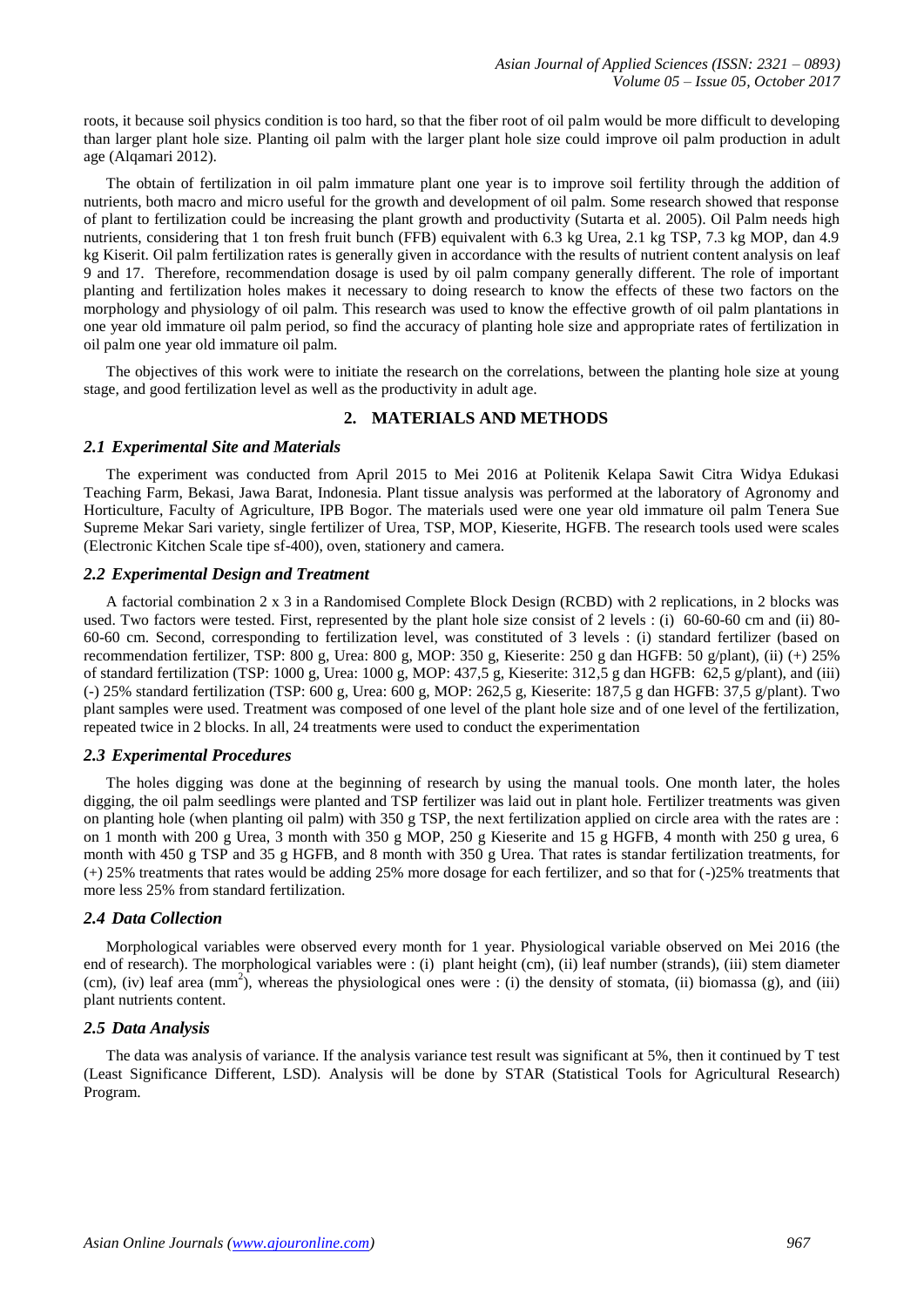## **3. RESULT AND DISCUSSION**

## *3.1 Morphological Response of One Year Immature Oil Palm*

## *Plant Height*

Application of plant hole size and fertilizer rates not significantly affect singularly for plant height on 1-12 Months after Planting (MAP). Growth of plant height in plant hole treatment showed that monthly increase with an average value increase in every month are 2.03 cm in 60-60-60 treatments, and 2.60 cm in 80-80-80 cm (Figure 1). Meanwhile, in fertilizer rates treatment the average value increase in every month are 2.85 cm in standard, 2.43 cm in (+) 25% standard, and 1.69 cm in (-) 25% standard treatment (Figure 2).





The highest plant in plant hole factor obtained by 80-60-60 treatment in 12 MAP (180.00 cm), it showed that the larger plant hole size effectively increase plant growth with the application of larger root chambers. The larger plant hole size could make optimal condition for root, because there are wider place for developing. The good process of root development would be make nutrients absorption easier, so the formation process of organ would be working maximally. Berg dan Mc Donnell (2014) stated that digging of plantin holes is carried out a size wider than the normally size of root, with this method would be make soil condition that facilitate new roots to grow and support plant growth.

The results of observation in plant height on 12 MAP showed that the highest plant height is in standard fertilization treatment (185.25 cm). This suggests that higher rates of fertilization may not be appropriate to increase vegetative growth of plants. The patterns of plant height follows the low of diminishing return. Standard fertilization treatments has had the right nutrients and dosage for the needs of the plant. Gardner et al. (2008) stated that the response of seedling growth to the addition of NPK fertilizer followed the decreasing pattern of returning law (the law of diminishing return), which means that each addition of fertilizer resulted in decreasing of crop yields.

#### *Leaf Numbers*

Application of fertilizer only significantly affect to leaf numbers on 1 MAP, meanwhile in the plant hole treatment there are no significantly affect to leaf numbers on every months. The highest leaf numbers on 12 MAP in plant hole size factor is 80-60-60 treatment (45.00 strands), and in fertilizer rates is standard fertilizer (43.75 strands), that two factors not showed significantly effect from 2 until 12 months, but the graphic of leaf numbers growth showed the increasing leaf numbers in every month (Figure 3&4).

The treatment had the highest numbers of leaves is same with the treatment that the highest plant height too. It showed that the sufficient of leaf numbers could be support plant height growth optimally. The measurement of plant height is also influenced by the number of leaves, because the measurement is done by gluing all the leaves up. Therefore, more leaves will increase the plant height. Sari (2013) stated that when the growth of plant height increase then the number of leaves, stem diameter and chlorophyll content also increases. Many and healthy leaves could be make physical appearance more higher and strong.

The highest leaf numbers would optimize the growth of plant because in leaves have many reaction for produce energy and carbohydrate for plant. So that, the increase of leave numbers showed that many reactions would be happen and increase the growth of plant.. Semakin banyak daun, maka reaksi fotosintesis akan semakin sehingga kebutuhan energi dan makanan tanaman akan tersedia dengan baik.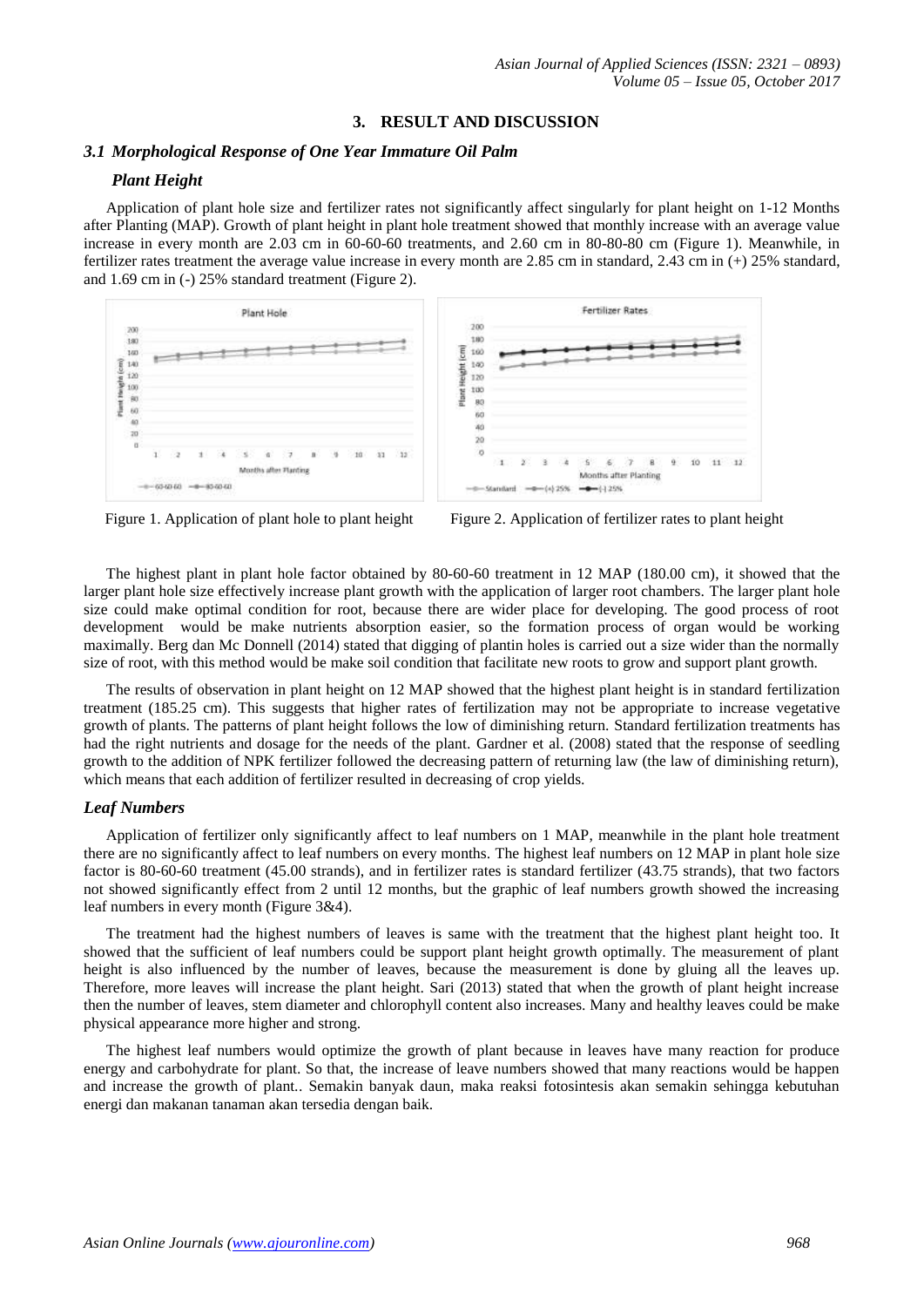*Asian Journal of Applied Sciences (ISSN: 2321 – 0893) Volume 05 – Issue 05, October 2017*



## *Stem Diameter*

Growth of stem diameter showed significant affect by singular on 4, 5, 6, and 8 MAP to fertilizer rates (Table 4). The interaction between these 2 factor to stem diameter significantly affect on 1, 3, 9, 10, 11, 12 MAP. On 12 MAP, the widest stem diameter is in plant hole size 80-60-60 cm and standard fertilizer. However, not significantly different with 60-60-60 cm and standard fertilizer, and plant hole size 80-60-60 cm and (+) 25% standard fertilizer (Table 5).

| Table 4. | The influence of plant hole size and fertilization to stem diameter |  |
|----------|---------------------------------------------------------------------|--|
|          |                                                                     |  |

| Treatment               |       |                    |        | Months After Planting (MAP) |                  |        |
|-------------------------|-------|--------------------|--------|-----------------------------|------------------|--------|
|                         |       |                    |        |                             |                  |        |
| Plant Hole Size         |       |                    |        | ------------                | - mm ----------- |        |
| $60 - 60 - 60$          | 19.67 | 22.17              | 23.58  | 24.67                       | 25.83            | 27.17  |
| $80 - 60 - 60$          | 19.50 | 21.92              | 23.75  | 25.42                       | 26.58            | 27.92  |
| <b>Fertilizer Rates</b> |       |                    |        |                             |                  |        |
| Standard                | 20.50 | 23.38a             | 25.12a | 26.25a                      | 27.38            | 28.62a |
| $(+)$ 25% Standard      | 20.38 | 22.62a             | 24.25a | 25.62a                      | 26.88            | 28.62a |
| (-) 25% Standard        | 17.88 | 20.12 <sub>b</sub> | 21.62b | 23.25 <sub>b</sub>          | 24.38            | 25.38b |

Remarks : Value followed by the same letter in the same column not significantly different according to *Duncan Multiple Range Test at* 5%; NSA : Not Significantly Affected

The combination of plant hole size 80-60-60 cm with standard fertilization treatment resulted that widest stem diameter (35.25 cm) on 12 MAP, and not significantly affect with 80-60-60 and (+) 25% standar treatment and 60-60-60 cm and (-) 25% standar treatment. Palm oil that had a large stem diameter could made the plant physically better, because it could be support leaf midrib that increasingly large size and amount. At present, palm oil trees that don't tall with larger stem diameter are also more desirable because lower trees could be easier when harvesting later.

| racio of the micraelism section plant hole size and fertilization to stem chancel |                 |          |                         |                    |  |  |
|-----------------------------------------------------------------------------------|-----------------|----------|-------------------------|--------------------|--|--|
| <b>MAP</b>                                                                        | Plant Hole Size |          | <b>Fertilizer Rates</b> |                    |  |  |
|                                                                                   |                 | Standard | (+) 25% Standard        | (-) 25% Standard   |  |  |
|                                                                                   |                 |          |                         |                    |  |  |
|                                                                                   | $60 - 60 - 60$  | 21.00a   | 16.75a                  | 16.50a             |  |  |
|                                                                                   | $80 - 60 - 60$  | 16.25b   | 20.00a                  | 16.50a             |  |  |
| 3                                                                                 | $60 - 60 - 60$  | 23.00a   | 20.00a                  | 19.00a             |  |  |
|                                                                                   | $80 - 60 - 60$  | 20.25a   | 22.75a                  | 18.25a             |  |  |
| 9                                                                                 | $60 - 60 - 60$  | 30.25a   | 27.75a                  | 26.75a             |  |  |
|                                                                                   | $80 - 60 - 60$  | 30.25a   | 31.50a                  | 25.50a             |  |  |
| 10                                                                                | $60 - 60 - 60$  | 31.25a   | 29.00b                  | 28.00a             |  |  |
|                                                                                   | $80 - 60 - 60$  | 31.75a   | 32.75a                  | 26.25a             |  |  |
| 11                                                                                | $60 - 60 - 60$  | 32.50a   | 30.50b                  | 29.00a             |  |  |
|                                                                                   | $80 - 60 - 60$  | 33.50a   | 33.75a                  | 27.25a             |  |  |
|                                                                                   | $60 - 60 - 60$  | 33.50a   | 31.25b                  | 30.25 <sub>b</sub> |  |  |
| 12                                                                                | $80 - 60 - 60$  | 35.25a   | 35.00a                  | 26.50b             |  |  |

Remarks : Value followed by the same letter in the same column not significantly different according to *Duncan Multiple Range Test at* 5%; MAP : Months After Transplanting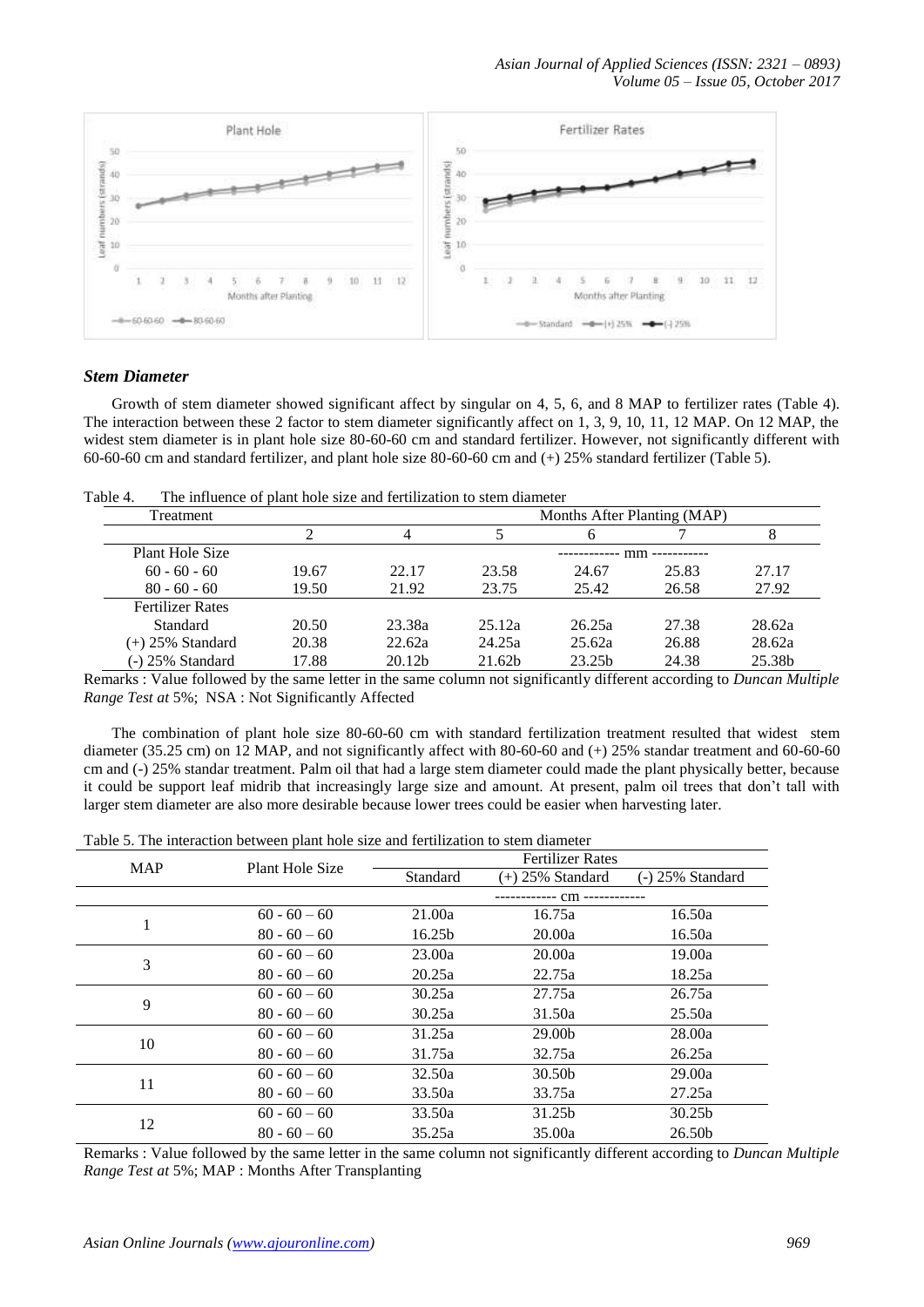Therefore, the growth of oil palm seedlings with large stem diameter would be made superior seedlings and according to the needs in the field. Yudistina el al. (2017) reported that a 2-year-old palm oil with large stem diameter (980 cm) produce more leaf midrib per tree of 172 midrib, while medium size stem diameter (565 cm) and small size stem diameter (255 cm) each produce leaf midrib are only 124 midrib and 87 midrib. Trees with large stem diameter also produce oil palm fruit bunch more than small size. In-an 8-year-old palm oil, the numbers of fruit bunch in large stem diameter (1447 cm) is 60 bunch, while in small size is 48 bunch per trees.

## *Leaf Area*

Application of plant hole size and fertilizer rates not significantly affect by singular for leaf area 12 MAS. In plant hole size treatment, the widest leaf area is 80-60-60 cm treatment, and in fertilizer rates is standard fertilization (Table 6). The wide leaf surface indicates that there are large space available for photosynthesis process, because in leaf contains chloroplast that become the site of photosynthesis. The increased of surface leaf would be increase the ability of plants to produce photosynthates that needed by plants to grow and develop. Wijaya et al. (2015) reported that the widest leaf area (167.11) of oil palm seedlings in pre nursery was NPKMg fertilizer 2.5 g per seedlings, this treatment also showed the highest plant height and (29.07 cm) and stem diameter (8.46 mm).

|  |  | Table 6. The influence of plant hole size and fertilization to leaf area |
|--|--|--------------------------------------------------------------------------|
|--|--|--------------------------------------------------------------------------|

| Treatment               | <b>12 MAP</b>  |
|-------------------------|----------------|
| Plant Hole Size         | $mm^{\sim}$ -- |
| $60 - 60 - 60$          | 3940.2         |
| $80 - 60 - 60$          | 4029.5         |
| <b>Fertilizer Rates</b> |                |
| Standard                | 4130.3         |
| $(+)$ 25% Standard      | 3956.8         |
| $(-)$ 25% Standard      | 3867.5         |

Remarks : MAP : Months After Transplanting

#### *3.2 Physiological Response of One Year Immature Oil Palm Density of Stomata*

Application of plant hole size and fertilizer rates significantly affect by singular for the density of stomata on 12 MAS. The most density of stomata on 12 MAS was 80-60-60 treatment, and not significantly different with 60-60-60 cm treatment (Tabel 7). Density of stomata in 80-60-60 cm treatment was 204.00 mm2, the amount is appropriate with the average numbers of density of stomata in normal leaf. Siallagan et al. (2014) stated that the average of density of stomata in research ranged from  $192-226$  mm<sup>2</sup>. The density of stomata in oil palm leaves depend on the characteristics of region. The density of oil palm leaves in Nigeria is 146 mm2 and in Malaysia 175 mm2, stomata in oil palm leaves has a structure to adapt in long dry periods (Corley dan Tinker 2003). Taiz dan Zeiger (2006) stated that high density and numbers of stomata very affected by plant adaptation to its environment.

|  |  | Table 7. The influence of plant hole size and fertilization to the density of stomata |
|--|--|---------------------------------------------------------------------------------------|
|  |  |                                                                                       |

| Treatment               | <b>12 MAP</b> |
|-------------------------|---------------|
| Plant Hole Size         | mm            |
| $60 - 60 - 60$          | 204.33        |
| $80 - 60 - 60$          | 214.50        |
| <b>Fertilizer Rates</b> |               |
| Standard                | 221.00a       |
| $(+)$ 25% Standard      | 203.50b       |
| $(-)$ 25% Standard      | 203.75b       |

Remarks : Value followed by the same letter in the same column not significantly different according to *Duncan Multiple Range Test at* 5%; MAP : Months after planting.

#### *Biomass*

Measurement of biomass was done at the end of observation (12 MAP) in root and canopy of plant. Oil palm sample that choosen was 80-60-60 cm and standard fertilization treatment and control treatment (60-60-60 cm and standard fertilization treatment). In Table 8 showed that the result of measurement canopy wet and dry matter (Table 8).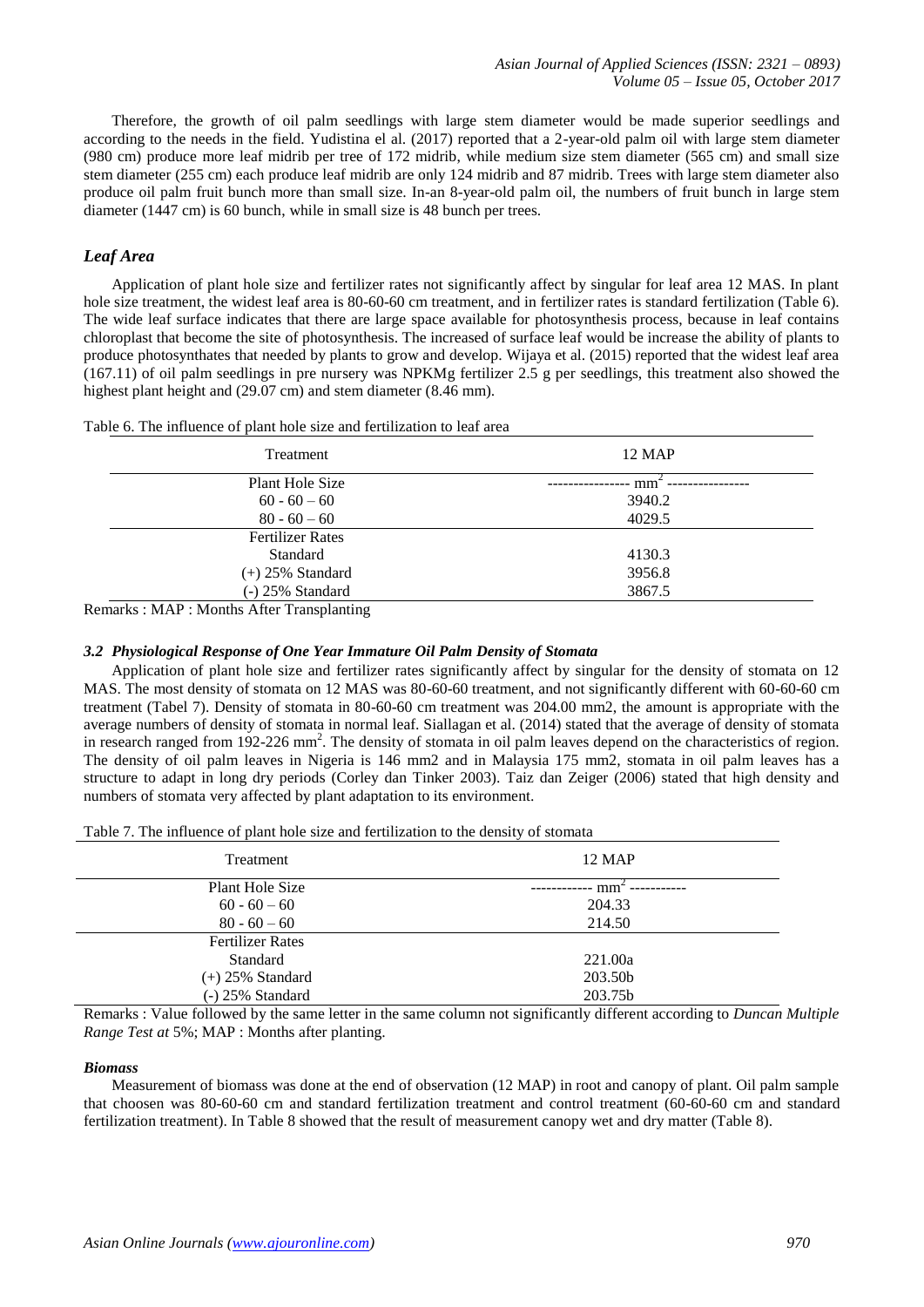| <b>Treatment</b>                                        | Wet matter $(g)$ | Dry matter $(g)$ |
|---------------------------------------------------------|------------------|------------------|
| Control (60-60-60 cm,<br>standard fertilizer)           | 3043.4           | 1008.8           |
| Best treatment $(80-60-60)$ cm,<br>standard fertilizer) | 4624.5           | 2030.3           |

The difference wet matter of control and best treatment are 1581.1 g, while in dry matter is 1021.5 g. High biomass value showed that the result of photosynthesis in form that carbohydrate and energy could distributed well to all parts of the plant, so the plant could grow and produce optimally. It also means nutrients that given through fertilization could be absorbed well and help the metabolic reactions in the plant. Taufiq (2000) said that dry weight (roots and canopy) showed that the level of metabolic efficiency of the plant.

#### *Nutrition Content of Leaf Tissue*

Analysis of nutrition content of leaf tissue was done at 12 MAP (the end of observation) to control and best treatment (80-60-60 cm and standard fertilization). The result of analysis nutrition content of leaf tissue showed in Table 9.

Table 9. The result of nutrient content of leaf tissue

| <b>Nutrient Analysis</b> | Control  | <b>Best Treatment</b> |
|--------------------------|----------|-----------------------|
| <b>Total N</b>           | 3.18 %   | 3.18 %                |
| D                        | 0.14%    | $0.14\%$              |
| V                        | $0.45\%$ | 0.81 %                |

Remarks : based on the result of analysis in Plant Tissue Analysis in Agronomy and Horticulture Department, Faculty of Agriculture IPB

The result of nutrient content of leaf tissue of analysis has only different values for potassium, while Nitrogen and Phosphorus do not different for control and best treatment. Potassium content in control treatment was 0.45%, while the best treatment was 0.81%. Potassium is used for regulating carbohidrat metabolism, nitrogen dan protein synthesis, accelerates meristematic tissue, plays an important role in cell enlargement, opening and closing of stomata (Dietrich et al., 2001). That result also showed that leaf had a tissue nutrient concentration in sufficient zone when compared with nutrient status in immature oil palm, the value of sufficient nutrient was 2.50% N, 0.16% P, and 0.90% K (Ollagnier dan Ochs 1981).

## **4. CONCLUSION**

- 1. Application of various fertilizer rates significantly affect for stem diameter in 2, 4, 5, 6, 7 and 8 MAP, and for leaf number only at 1 MAP. The interaction of these two factors significantly affected to stem diameter in 1, 3, 9, 10, 11, and 12 MAP.
- 2. Plant hole size and fertilizer treatment produce palm oil with large stem diameter and lower plant height, it is supported the needed of field plant that prefer low palm oil tree for easier harvesting process later.
- 3. The best combination treatment for one year immature oil palm is 80-60-60 cm with standard fertilizer.

## **5. REFERENCES**

- [1] Alqamari M. 2012. Technique of oil palm planting with big hole in increased production of palm (*Elaeis guineensis* Jacq.). *J. Universitas Muhammadiya Sumatera Utara*. 2(2):23-28.
- [2] Berg E, Mc Donnell. 2014. Avoiding the top 10 mistakes of tree planting. Nebraska Forest Service. Lincoln. Nebraska.
- [2] Corley RHV, Tinker PB. 2003. The Oil Palm. 4th ed. Oxford (GB): Blackwell Science Ltd. 16-541 page..
- [1] Dietrich P, Sanders D, Hedrich R. 2001. The role of ion channels in light dependent stomatal opening. *J Exp Bot*. 52:1959-1967.
- [2] Gardner FP, Pearce RB, Mitchell RL. 2008. Crop Physiology. Translator : H. Susilo. UI-Press. Jakarta. 247-261, 355- 368 page.
- [2] Lakitan. 2010. Basics of Plant Physiology. Jakarta (ID): Raja Grafindo Persada. 203 page.
- [2] Nugraha RA. 2016. The effect of plant hole and standar fertilization to immature oil palm one year old. Essay. Oil Palm Poytechnic Citra Widya Education. Bekasi
- [1] Ollagnier M, Ochs R. 1981. Management of mineral nutrition on industrial oil palm plantations. *Oléagineux*. 36:409- 421.